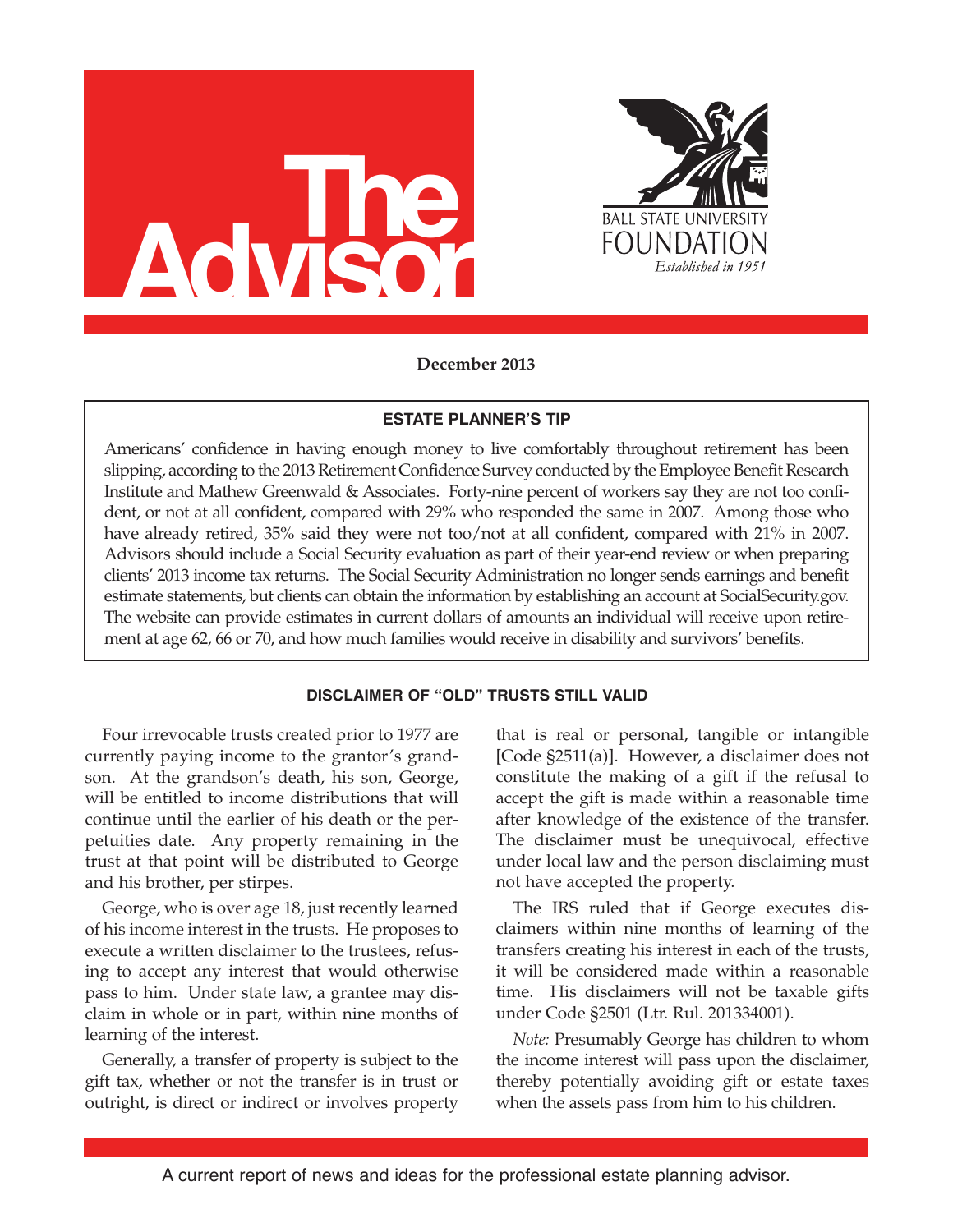## **WILL CHALLENGE COMES TOO LATE**

Olga Ferretti's 2003 will included specific bequests to charity and several of her nieces and nephews. The residue was left to her surviving sisters. In 2005, Ferretti executed another will and living trust leaving her estate to her four surviving sisters, but if any sister predeceased her, that onequarter share was to pass per stirpes. Another sister, Mary Vescovi, had predeceased Olga, but her children were not to receive a share. Ferretti also established a charitable remainder unitrust that was to pay income to her for life, and then to her sisters for the shorter of their joint lives or ten years.

At Ferretti's death in 2010, one of Vescovi's daughters, Joann, sought to have the 2005 will and trust declared null and void, saying there was undue influence. Notice of the action was sent to Joann's sister, Elaine, in La Jolla, CA. Elaine did not file any response by the April 20, 2011 deadline. The estate reached a settlement with Joann, paying her \$6,000 to dismiss the challenge.

In September 2011, Elaine filed suit against the executor, claiming undue influence and diminished capacity. She said she had moved from La Jolla before the notice arrived, had vision problems and lacked funds to obtain legal counsel. She said she thought she was already a party to the litigation. The estate sought to dismiss Elaine's action, saying it was outside the statute of limitations.

# **PHILANTHROPY PUZZLER**

Eight years ago, when his grandson was age ten, Richard created a charitable remainder trust to last for a term of 20 years. Being a firm believer in family tradition, Richard included a provision stating that the income interest would end earlier than 20 years if the grandson did not attend Richard's alma mater. The grandchild has selected a different college. Richard has asked if he is entitled to an additional charitable deduction for the early distribution of trust assets to the remainderman. How do you advise him?

The trial court dismissed Elaine's complaint. The Superior Court of New Jersey agreed, noting that although state law permits relief from the statute of limitations, it requires a showing of "extraordinary circumstances." Elaine's inability to retain counsel does not rise to the level that would permit relief from the time limitations for challenges, ruled the court (*In re Estate of Ferretti*, Docket No. A-3270-11T1).

### **CHARITY SENT TO DOGHOUSE**

Bernard and Jeanne Adler were long-time, modest donors to SAVE, a no-kill animal shelter. When the organization announced plans to build a 35,000-square-foot facility, the Adlers were particularly interested in special rooms planned for larger dogs and older cats. These animals are generally more difficult to adopt out, and the Adlers wanted comfortable rooms for them to stay for longer periods. The couple pledged \$50,000 for the naming rights for the two "living rooms."

Two years after the Adlers had satisfied their pledge, SAVE announced it was merging with another charity. The newly merged organization would still be building a new facility, but it would be only about one-tenth the size of the original, would be located in another county and would not include rooms devoted solely to larger dogs and older cats. When SAVE refused the Adlers' request that their gift be returned, the couple filed suit. The trial court, finding that the Adlers made the gifts only for the purpose of funding the special rooms, ordered the contributions be returned.

SAVE appealed, arguing that the trial court should have reformed the Adlers' gift under the doctrine of equitable deviation, adding that to order the return of the gift would be "detrimental to charities." The Superior Court of New Jersey Appellate Division said the evidence "overwhelmingly" supported the trial court findings. SAVE accepted the couple's gift knowing that funding the rooms was an express condition, yet unilaterally decided not to honor the stated purpose. The court added that returning the gift was "a mild sanction" for what it called SAVE's breach of fiduciary duty.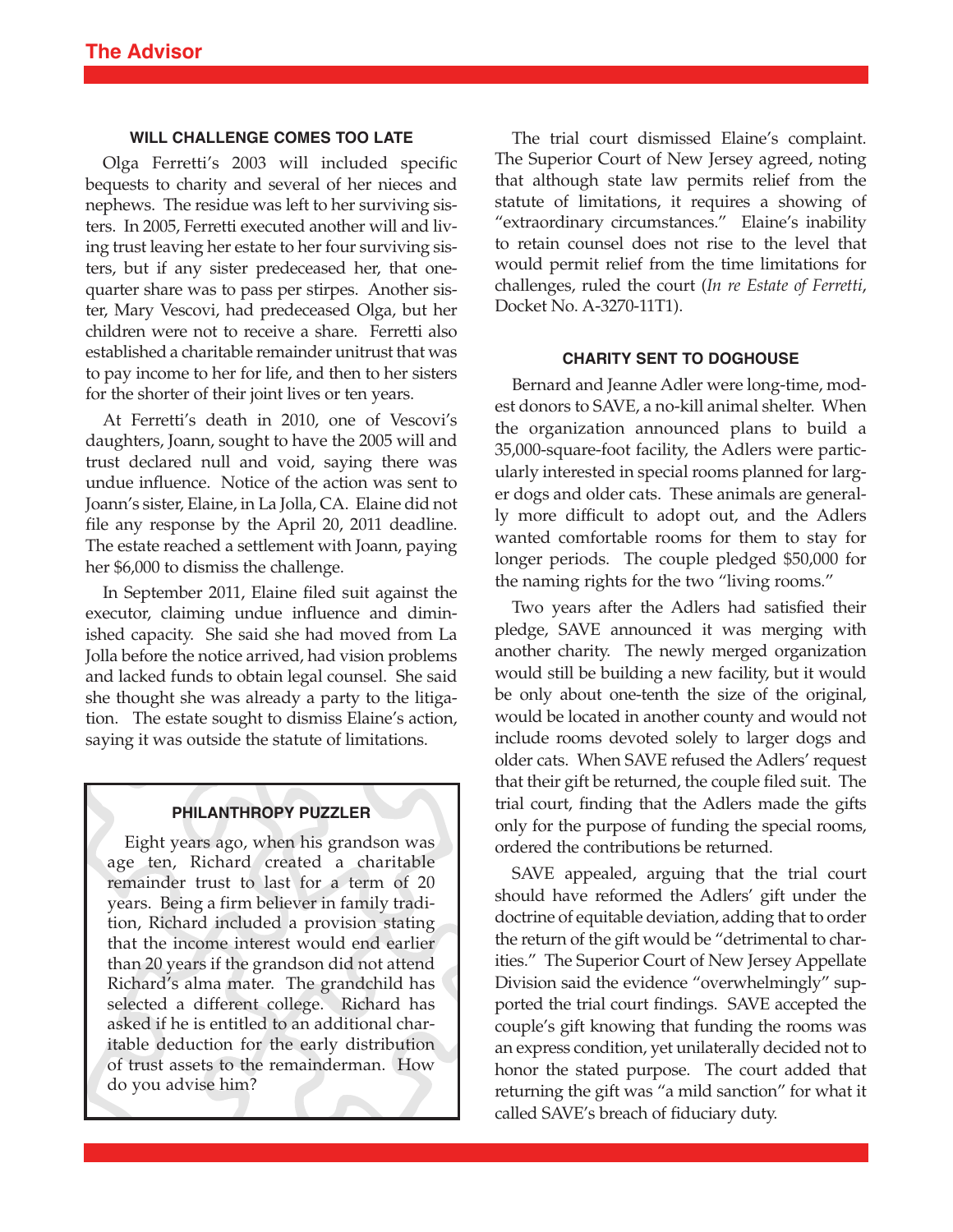The court also rejected SAVE's argument that the doctrine of cy pres should be applied. It would be "a perversion of these equitable principles," said the court, to permit a charity to aggressively solicit funds, accept the donor's express conditions and then disregard the conditions, without even asking the donors what other use would as nearly as possible fit their original purpose. Responsible charities will welcome this decision, the court said, because prospective donors will know that the express conditions of their gifts will be legally enforceable (*Adler v. SAVE*, Docket No. A-0643-10T3).

#### **LACK OF APPRAISAL REDUCES DEDUCTION**

Jay and Cynthia Haskett made separate cash gifts of \$1,000 and \$250 in 2008 to their local humane society in connection with a charity preview and auction. They received a receipt indicating donations were deductible to the extent that they exceeded \$50 per person for the value of refreshments.

The same year, Cynthia made several donations of clothing and household items to the humane society's thrift shop. The receipts she received estimated the value of the goods. The couple claimed \$1,250 in cash contributions and \$10,000 in contributions of clothing and housewares to the thrift shop. The IRS disallowed all but \$1,050 of cash contributions and \$3,600 thrift shop contributions.

The Tax Court said the \$50 per person value placed on the refreshments covered both the preview party and the auction and that the Hasketts had adequately substantiated cash gifts of \$1,150. However, for the noncash gifts in excess of \$500, the couple lacked sufficient substantiation. Reg. §1.170A-13(b)(3) requires that they maintain records showing how the donated items were acquired, the approximate date of acquisition and the cost or adjusted basis of the property. The court said they lacked these records and failed to show reasonable cause for not providing the information. In addition, Reg. §1.170A- $13(b)(2)(ii)(c)(2)$  requires a qualified appraisal for noncash gifts in excess of \$5,000. For purposes of determining whether a donor has reached the \$500 or \$5,000 thresholds, all similar items of property are aggregated. The Hasketts did not have a qualified appraisal for the clothing or household items, the court said, noting that the donee or an employee of the donee cannot serve as a qualified appraiser [Reg. §1.170A- $13(c)(5)(iv)(C)$  and (D). Their deduction for the noncash gifts was limited to the amount allowed by the IRS (*Haskett v. Commissioner*, T.C. Summary Opinion 2013-76).

#### **DEDUCTION NOT DEPRECIATED**

Largesse Corp. owns real property that has been fully depreciated and is considered Code §1250 property. Generally, when Code §1250 property is disposed of, 20% of the excess, if any, of (a) the amount that would be treated as ordinary income if the property was §1245 property, over (b) the amount treated as ordinary income under §1250, shall be treated as ordinary income. Largesse plans to contribute the property to one or more charities and asked the IRS whether its charitable deduction would be reduced by 20% of the accumulated depreciation.

The IRS noted that the charitable recipients will have a basis in the property equal to Largesse's basis at the time of the gift. The contribution of the property is a gift for purposes of Code §1250(d)(1) and Reg. §1.1250-3(a)(1), said the IRS. Therefore, Largesse's charitable deduction will not be reduced by 20% of the accumulated depreciation of the property, the IRS ruled (Ltr. Rul. 201318003).

## **PUZZLER SOLUTION**

A charitable remainder trust normally must pay income for life or a term of no more than 20 years  $[Code 8664(d)(1)(A)]$ , although a trust that ends earlier on the happening of a "qualified contingency" will not be disqualified [Code §664(f)]. The deduction is determined without reference to the possibility that the contingency will occur [Code  $\S664(f)(2)$ , so Richard is not entitled to an additional charitable deduction for the early distribution to the remainder beneficiary.